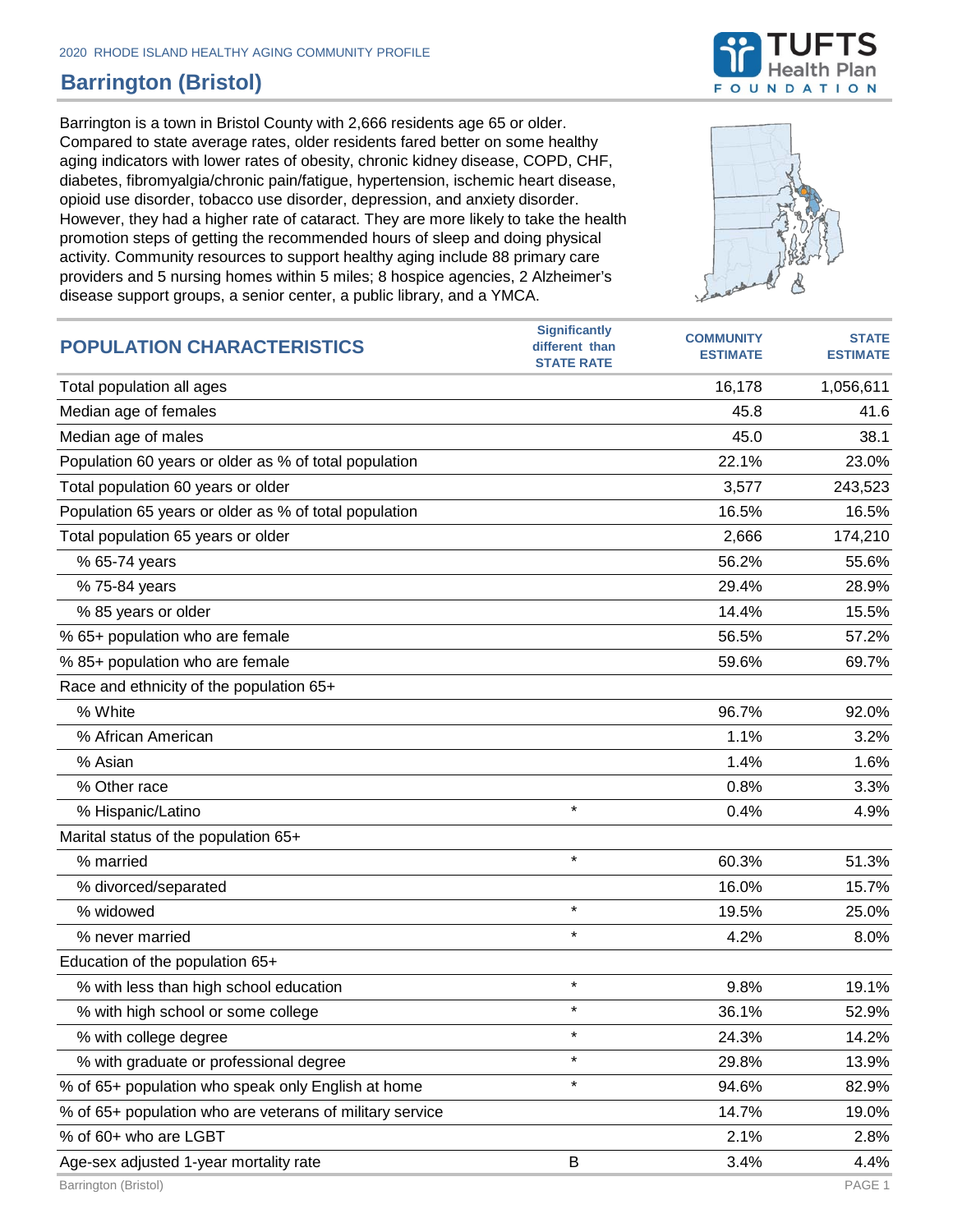| <b>HEALTHY AGING INDICATORS</b>                              | <b>BETTER / WORSE</b><br><b>STATE RATE</b> | <b>COMMUNITY</b><br><b>ESTIMATE</b> | <b>STATE</b><br><b>ESTIMATE</b> |
|--------------------------------------------------------------|--------------------------------------------|-------------------------------------|---------------------------------|
| <b>WELLNESS</b>                                              |                                            |                                     |                                 |
| % 60+ getting the recommended hours of sleep                 | B                                          | 72.3%                               | 63.0%                           |
| % 60+ doing any physical activity within last month          | B                                          | 78.3%                               | 71.0%                           |
| % 60+ met CDC guidelines for muscle-strengthening activity   |                                            | 29.4%                               | 25.0%                           |
| % 60+ met CDC guidelines for aerobic physical activity       |                                            | 60.2%                               | 54.3%                           |
| % 60+ with fair or poor health status                        | B                                          | 12.6%                               | 19.5%                           |
| % 60+ with 15+ physically unhealthy days in last month       |                                            | 14.0%                               | 14.5%                           |
| <b>FALLS</b>                                                 |                                            |                                     |                                 |
| % 60+ who fell within last year                              |                                            | 24.1%                               | 26.3%                           |
| % 60+ who were injured in a fall within last year            |                                            | 9.2%                                | 10.3%                           |
| % 65+ had hip fracture                                       |                                            | 3.9%                                | 3.4%                            |
| <b>PREVENTION</b>                                            |                                            |                                     |                                 |
| % 60+ with physical exam/check-up in last year               |                                            | 94.6%                               | 93.0%                           |
| % 60+ flu shot in last year                                  |                                            | 60.7%                               | 60.6%                           |
| % 60+ with pneumonia vaccine                                 |                                            | 69.9%                               | 67.7%                           |
| % 60+ with shingles vaccine                                  |                                            | 40.4%                               | 35.3%                           |
| % 60+ women with a mammogram within last 2 years             |                                            | 79.7%                               | 82.0%                           |
| % 60+ with colorectal cancer screening                       |                                            | 79.7%                               | 77.8%                           |
| % 60+ with HIV test                                          |                                            | 13.4%                               | 15.8%                           |
| % 60+ met CDC preventive health screening goals              |                                            | 40.3%                               | 39.2%                           |
| <b>NUTRITION &amp; DIET</b>                                  |                                            |                                     |                                 |
| % 60+ with 5 or more servings of fruit or vegetables per day |                                            | 18.1%                               | 18.1%                           |
| % 65+ with poor supermarket access                           |                                            | 32.2%                               | 23.6%                           |
| % 60+ stressed about buying food in last month               |                                            | 10.3%                               | 13.2%                           |
| % 60+ self-reported obese                                    |                                            | 21.3%                               | 26.8%                           |
| % 65+ clinically diagnosed obesity                           | B                                          | 23.9%                               | 29.3%                           |
| % 65+ with high cholesterol                                  |                                            | 77.1%                               | 79.1%                           |
| % 60+ with cholesterol screening                             |                                            | 96.4%                               | 96.9%                           |
| <b>ORAL HEALTH</b>                                           |                                            |                                     |                                 |
| % 60+ with dental insurance                                  |                                            | 53.8%                               | 56.3%                           |
| % 60+ with annual dental exam                                |                                            | 81.6%                               | 75.9%                           |
| # of dentists per 100,000 persons (all ages)                 |                                            | 42.9                                | 64.7                            |
| % 60+ with loss of 6 or more teeth                           |                                            | 23.5%                               | 29.6%                           |
| <b>CHRONIC DISEASE</b>                                       |                                            |                                     |                                 |
| % 65+ with Alzheimer's disease or related dementias          |                                            | 14.3%                               | 13.1%                           |
| % 65+ with anemia                                            |                                            | 47.7%                               | 50.0%                           |
| % 65+ with asthma                                            |                                            | 14.4%                               | 14.9%                           |
| % 65+ with atrial fibrillation                               |                                            | 14.8%                               | 15.0%                           |
| % 65+ with autism spectrum disorder                          |                                            | N/A                                 | 0.04%                           |
| % 65+ with benign prostatic hyperplasia (men)                |                                            | 43.3%                               | 42.2%                           |
| % 65+ with breast cancer (women)                             |                                            | 11.7%                               | 11.1%                           |
| % 65+ with cataract                                          | W                                          | 71.4%                               | 67.5%                           |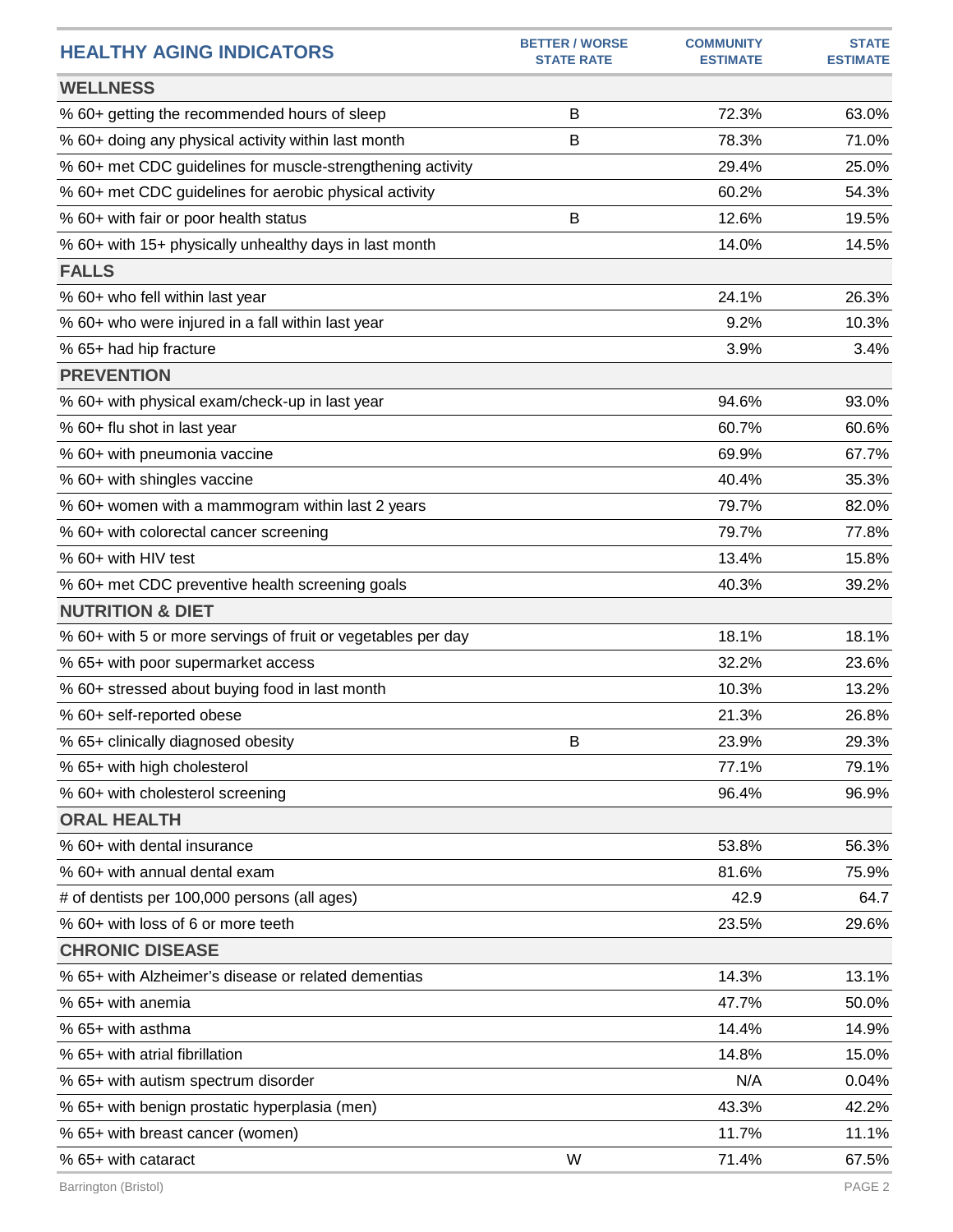| <b>HEALTHY AGING INDICATORS</b>                         | <b>BETTER / WORSE</b><br><b>STATE RATE</b> | <b>COMMUNITY</b><br><b>ESTIMATE</b> | <b>STATE</b><br><b>ESTIMATE</b> |
|---------------------------------------------------------|--------------------------------------------|-------------------------------------|---------------------------------|
| % 65+ with chronic kidney disease                       | B                                          | 23.6%                               | 30.7%                           |
| % 65+ with chronic obstructive pulmonary disease        | B                                          | 18.3%                               | 22.9%                           |
| % 65+ with colon cancer                                 |                                            | 2.7%                                | 2.7%                            |
| % 65+ with congestive heart failure                     | B                                          | 18.1%                               | 21.6%                           |
| % 65+ with diabetes                                     | B                                          | 26.0%                               | 34.7%                           |
| % 65+ with endometrial cancer (women)                   |                                            | 2.3%                                | 1.9%                            |
| % 65+ with epilepsy                                     |                                            | 2.4%                                | 2.9%                            |
| % 65+ with fibromyalgia, chronic pain and fatigue       | B                                          | 20.2%                               | 25.4%                           |
| % 65+ with glaucoma                                     |                                            | 27.5%                               | 27.0%                           |
| % 65+ ever had a heart attack                           |                                            | 4.6%                                | 5.8%                            |
| % 65+ with HIV/AIDS                                     |                                            | 0.10%                               | 0.12%                           |
| % 65+ with hypertension                                 | B                                          | 75.0%                               | 78.0%                           |
| % 65+ with hypothyroidism                               |                                            | 20.2%                               | 22.4%                           |
| % 65+ with ischemic heart disease                       | B                                          | 37.0%                               | 41.8%                           |
| % 65+ with leukemias and lymphomas                      |                                            | 3.2%                                | 2.7%                            |
| % 65+ with liver disease                                |                                            | 9.8%                                | 9.9%                            |
| % 65+ with lung cancer                                  |                                            | 1.9%                                | 2.1%                            |
| % 65+ with migraine and other chronic headache          |                                            | 6.8%                                | 6.1%                            |
| % 65+ with osteoarthritis or rheumatoid arthritis       |                                            | 53.8%                               | 56.2%                           |
| % 65+ with osteoporosis                                 |                                            | 19.6%                               | 19.6%                           |
| % 65+ with peripheral vascular disease                  |                                            | 24.5%                               | 25.6%                           |
| % 65+ with pressure ulcer or chronic ulcer              |                                            | 9.0%                                | 8.1%                            |
| % 65+ with prostate cancer (men)                        |                                            | 15.5%                               | 13.4%                           |
| % 65+ with stroke                                       |                                            | 11.1%                               | 11.9%                           |
| % 65+ with traumatic brain injury                       |                                            | 0.7%                                | 1.0%                            |
| % 65+ with 4+ (out of 15) chronic conditions            | B                                          | 57.5%                               | 63.8%                           |
| % 65+ with 0 chronic conditions                         |                                            | 6.4%                                | 7.0%                            |
| <b>BEHAVIORAL HEALTH</b>                                |                                            |                                     |                                 |
| # opioid deaths (all ages)                              |                                            | 6                                   | 1,654                           |
| % 65+ with opioid use disorder                          | B                                          | 0.9%                                | 1.9%                            |
| % 65+ with substance use disorder                       |                                            | 6.1%                                | 7.0%                            |
| % 60+ who used marijuana in last month                  |                                            | N/A                                 | 3.4%                            |
| % 60+ excessive drinking                                |                                            | 9.5%                                | 9.3%                            |
| % 65+ with tobacco use disorder                         | B                                          | 6.4%                                | 10.8%                           |
| % 60+ current smokers                                   |                                            | 7.9%                                | 8.7%                            |
| % 60+ ever used E-Cigarettes in last month              |                                            | 7.1%                                | 5.8%                            |
| <b>MENTAL HEALTH</b>                                    |                                            |                                     |                                 |
| % 60+ who reported receiving adequate emotional support |                                            | 81.2%                               | 79.7%                           |
| % 60+ who reported being satisfied with life            |                                            | 97.1%                               | 95.3%                           |
| % 60+ with 15+ days poor mental health in last month    |                                            | 7.5%                                | 7.4%                            |
| % 65+ with depression                                   | B                                          | 28.2%                               | 32.9%                           |
| % 65+ with anxiety disorder                             | B                                          | 26.4%                               | 29.8%                           |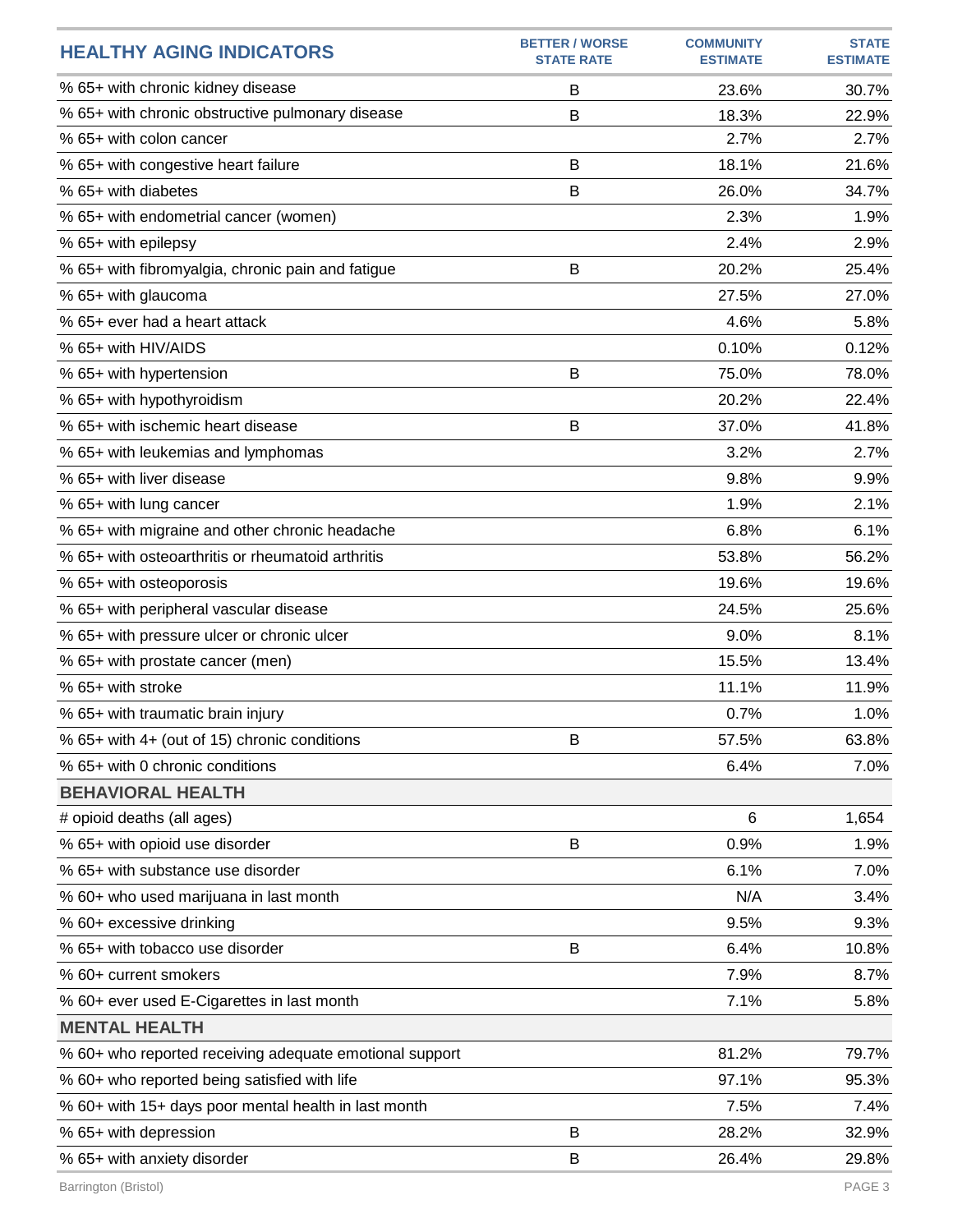| <b>HEALTHY AGING INDICATORS</b>                                  | <b>BETTER / WORSE</b><br><b>STATE RATE</b> | <b>COMMUNITY</b><br><b>ESTIMATE</b> | <b>STATE</b><br><b>ESTIMATE</b> |
|------------------------------------------------------------------|--------------------------------------------|-------------------------------------|---------------------------------|
| % 65+ with bipolar disorder                                      |                                            | 4.6%                                | 4.1%                            |
| % 65+ with post-traumatic stress disorder                        |                                            | 1.2%                                | 1.7%                            |
| % 65+ with schizophrenia & other psychotic disorder              |                                            | 3.7%                                | 3.8%                            |
| % 65+ with personality disorder                                  |                                            | 2.5%                                | 2.8%                            |
| <b>LIVING WITH DISABILITY</b>                                    |                                            |                                     |                                 |
| % 65+ with self-reported hearing difficulty                      |                                            | 11.7%                               | 13.9%                           |
| % 65+ with clinical diagnosis of deafness or hearing impairment  |                                            | 17.8%                               | 16.4%                           |
| % 65+ with self-reported vision difficulty                       |                                            | 5.2%                                | 5.5%                            |
| % 65+ with clinical diagnosis of blindness or visual impairment  |                                            | 1.1%                                | 1.1%                            |
| % 65+ with self-reported cognition difficulty                    |                                            | 9.3%                                | 8.2%                            |
| % 65+ with self-reported ambulatory difficulty                   |                                            | 17.9%                               | 21.0%                           |
| % 65+ with clinical diagnosis of mobility impairment             |                                            | 3.5%                                | 3.8%                            |
| % 65+ with self-reported self-care difficulty                    |                                            | 10.1%                               | 8.0%                            |
| % 65+ with self-reported independent living difficulty           |                                            | 15.4%                               | 14.3%                           |
| <b>CAREGIVING</b>                                                |                                            |                                     |                                 |
| # of Alzheimer's disease specific support groups                 |                                            | $\overline{2}$                      | 16                              |
| # of Memory Cafes                                                |                                            | 0                                   | 10                              |
| % of 60+ who provide care to a family/friend in last month       |                                            | 27.3%                               | 22.5%                           |
| % of grandparents raising grandchildren                          | $\star$                                    | 0.2%                                | 1.0%                            |
| % of grandparents who live with grandchildren                    | $\star$                                    | 1.8%                                | 3.2%                            |
| <b>ACCESS TO CARE</b>                                            |                                            |                                     |                                 |
| % 65+ dually eligible for Medicare and Medicaid                  | $\star$                                    | 4.8%                                | 13.8%                           |
| % 65+ Medicare managed care enrollees                            | $\star$                                    | 39.0%                               | 43.8%                           |
| % 60+ with a regular doctor                                      |                                            | 95.9%                               | 96.7%                           |
| % 60+ who did not see a doctor when needed due to cost           |                                            | 4.2%                                | 5.4%                            |
| # of primary care providers within 5 miles                       |                                            | 88                                  | 1,605                           |
| # of hospitals within 5 miles                                    |                                            | 0                                   | 13                              |
| # of home health agencies                                        |                                            | 20                                  | 23                              |
| # of nursing homes within 5 miles                                |                                            | 5                                   | 80                              |
| # of community health centers                                    |                                            | 1                                   | 43                              |
| # of adult day health centers                                    |                                            | 0                                   | 31                              |
| # of hospice agencies                                            |                                            | 8                                   | 18                              |
| <b>SERVICE UTILIZATION</b>                                       |                                            |                                     |                                 |
| # physician visits per year                                      |                                            | 8.4                                 | 8.4                             |
| # emergency room visits/1000 persons 65+ years annually          | $\star$                                    | 471.3                               | 620.6                           |
| # Part D monthly prescription fills per person annually          | $\star$                                    | 46.6                                | 52.2                            |
| # home health visits annually                                    |                                            | 3.1                                 | 3.5                             |
| # durable medical equipment claims annually                      |                                            | 1.6                                 | 1.7                             |
| # inpatient hospital stays/1000 persons 65+ years annually       | $\star$                                    | 229.9                               | 286.5                           |
| % Medicare inpatient hospital readmissions (as % of admissions)  |                                            | 13.9%                               | 17.4%                           |
| # skilled nursing facility stays/1000 persons 65+ years annually |                                            | 84.9                                | 98.8                            |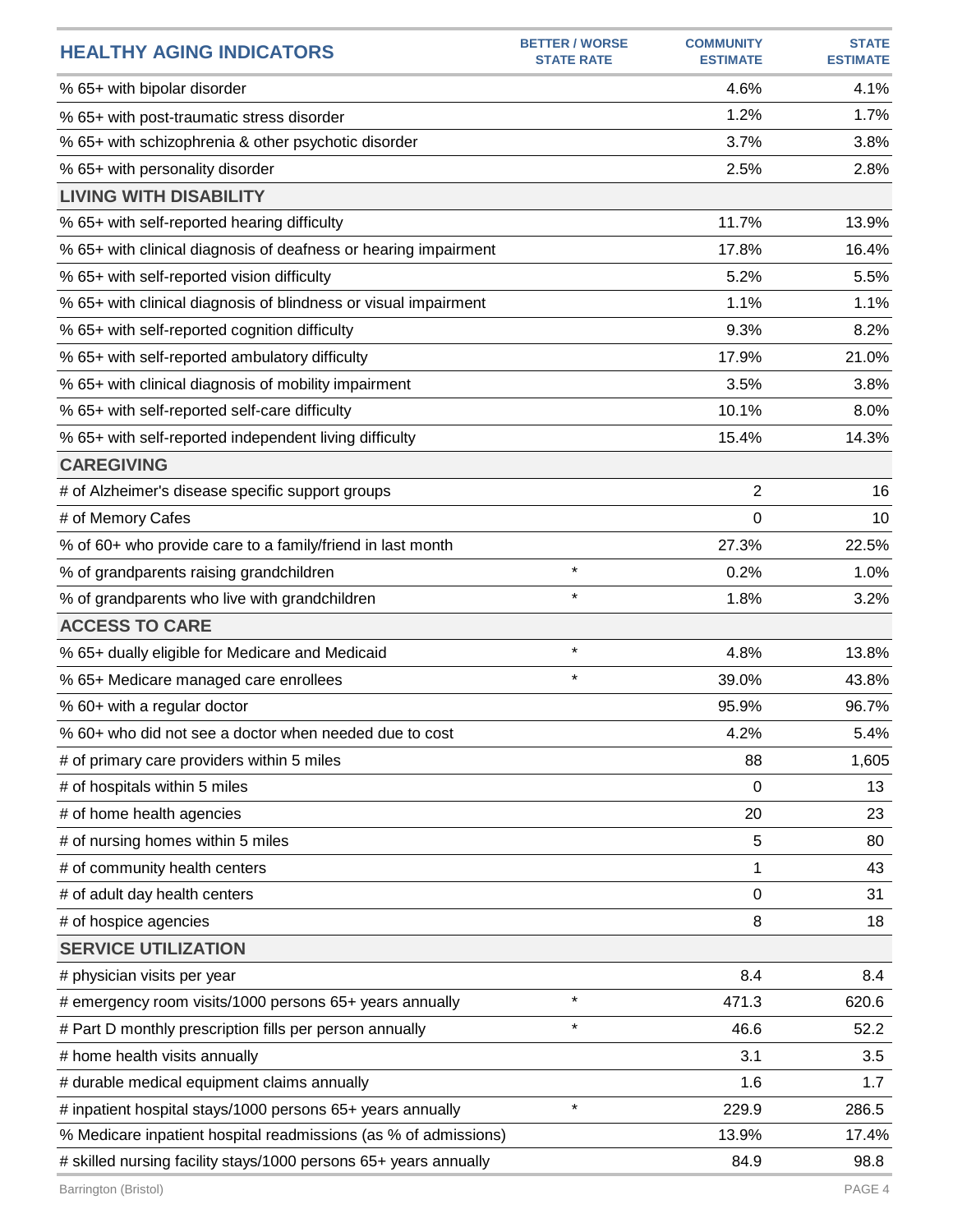| <b>HEALTHY AGING INDICATORS</b>                               | <b>BETTER / WORSE</b><br><b>STATE RATE</b> | <b>COMMUNITY</b><br><b>ESTIMATE</b> | <b>STATE</b><br><b>ESTIMATE</b> |
|---------------------------------------------------------------|--------------------------------------------|-------------------------------------|---------------------------------|
| # skilled nursing home Medicare beds/1000 persons 65+ years   |                                            | 0.0                                 | 47.1                            |
| % 65+ getting Medicaid long term services and supports        | $\star$                                    | 2.6%                                | 4.2%                            |
| % 65+ hospice users                                           |                                            | 3.8%                                | 3.5%                            |
| % 65+ hospice users as % of decedents                         |                                            | 64.6%                               | 53.0%                           |
| Median hospice days per hospice user (65+, deceased)          |                                            | 14.0                                | 11.0                            |
| Median hospice payment (Medicare + other) per hospice user    |                                            | \$4,088.16                          | \$3,870.97                      |
| <b>COMMUNITY</b>                                              |                                            |                                     |                                 |
| Air pollution: annual # of unhealthy days for 65+ (county)    |                                            | N/A                                 | N/A                             |
| Age-friendly efforts in community                             |                                            | Not yet                             | Yes                             |
| # of senior centers                                           |                                            | 1                                   | 32                              |
| # of universities and community colleges                      |                                            | 0                                   | 19                              |
| # of public libraries                                         |                                            | 1                                   | 71                              |
| # of YMCAs                                                    |                                            | 1                                   | 15                              |
| % in county with access to broadband (all ages)               |                                            | 100.0%                              | 98.1%                           |
| % 60+ who used Internet in last month                         | $\star$                                    | 79.3%                               | 71.6%                           |
| Voter participation rate in 2016 election (age 18+)           |                                            | 81.8%                               | 55.0%                           |
| % 60+ who believe local service orgs understand needs         |                                            | 51.9%                               | 44.1%                           |
| % 60+ who believe he/she can make a difference                |                                            | 52.2%                               | 52.2%                           |
| % 60+ who believe working together can make a difference      | $\star$                                    | 87.4%                               | 81.0%                           |
| % 60+ who volunteer at least once per month                   |                                            | 29.3%                               | 22.9%                           |
| % 60+ who attend community events (church, club) monthly      |                                            | 45.8%                               | 44.4%                           |
| <b>SAFETY &amp; CRIME</b>                                     |                                            |                                     |                                 |
| Violent crime rate /100,000 persons                           |                                            | 55.5                                | 220.3                           |
| Homicide rate /100,000 persons (county)                       |                                            | N/A                                 | $\overline{2}$                  |
| # firearm fatalities (all ages) (county)                      |                                            | N/A                                 | 895                             |
| Property crime rate /100,000 persons                          |                                            | 740.3                               | 1,678.4                         |
| # 65+ deaths by suicide (county)                              |                                            | N/A                                 | 57                              |
| <b>TRANSPORTATION</b>                                         |                                            |                                     |                                 |
| % 65+ who own a motor vehicle                                 | $\star$                                    | 92.2%                               | 85.0%                           |
| % 60+ who always drive or ride wearing a seatbelt             |                                            | 91.0%                               | 91.9%                           |
| % 60+ who drove under the influence of drinking in last month |                                            | N/A                                 | 2.0%                            |
| # of fatal crashes involving adult age 60+/town               |                                            | 0                                   | 82                              |
| # of fatal crashes involving adult age 60+/county             |                                            | $\overline{c}$                      | 82                              |
| <b>HOUSING</b>                                                |                                            |                                     |                                 |
| % 65+ population who live alone                               |                                            | 29.4%                               | 31.4%                           |
| Average household size (all ages)                             |                                            | 2.7                                 | 2.5                             |
| Median house value                                            |                                            | \$418,900.00                        | \$249,800.00                    |
| % 60+ own home                                                | $\star$                                    | 87.6%                               | 70.3%                           |
| % 60+ homeowners who have mortgage                            |                                            | 48.5%                               | 48.7%                           |
| % 60+ stressed about paying rent/mortgage in last month       |                                            | 17.5%                               | 22.1%                           |